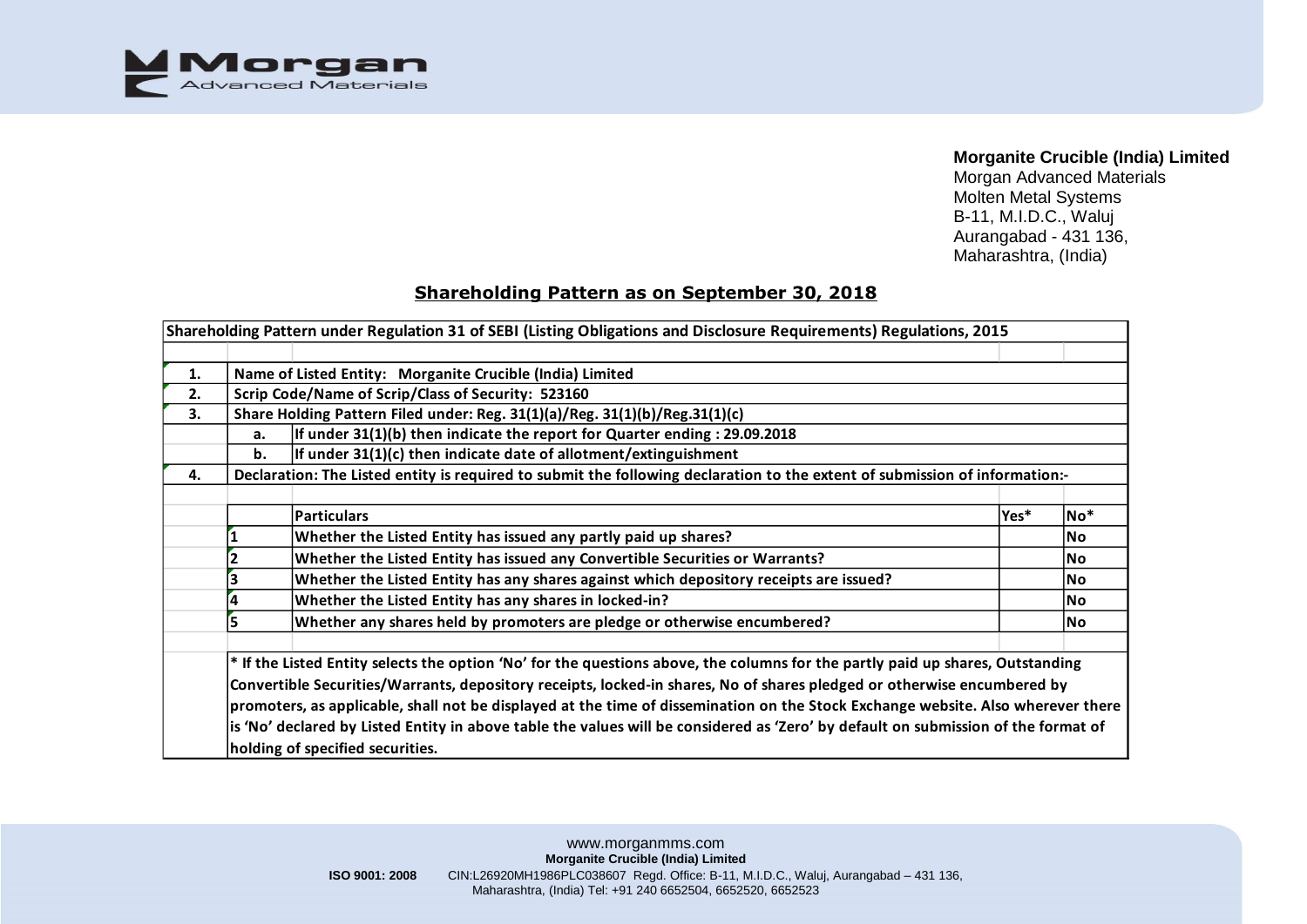

|          |                                      |                  |                   |                                                        |                                      | Table I - Summary Statement holding of specified securities |                                                                                                               |                                                             |                               |         |           |                                                            |                                                                   |                               |                           |                                                               |                           |                                              |
|----------|--------------------------------------|------------------|-------------------|--------------------------------------------------------|--------------------------------------|-------------------------------------------------------------|---------------------------------------------------------------------------------------------------------------|-------------------------------------------------------------|-------------------------------|---------|-----------|------------------------------------------------------------|-------------------------------------------------------------------|-------------------------------|---------------------------|---------------------------------------------------------------|---------------------------|----------------------------------------------|
| Category |                                      | Nos. of          | No. of fully      | No. of                                                 | No. of<br>shares                     |                                                             | Shareholdin<br>g as a % of<br>total no. of<br>shares<br>shares held   (calculated<br>as per<br>SCRR,<br>1957) | Number of Voting Rights held in each class of<br>securities |                               |         |           | No. of<br><b>Shares</b><br><b>Underlying</b><br>Outstandin | <b>Shareholding</b><br>, as a %<br>assuming full<br>conversion of | Number of Locked in<br>shares |                           | <b>Number of Shares</b><br>pledged or otherwise<br>encumbered |                           | Number of<br>equity                          |
|          | Category of shareholder              | shareholder<br>s | paid up<br>equity | Partly paid-<br>up equity<br>shares held   shares held | underlying<br>Depository<br>Receipts | Total nos.                                                  |                                                                                                               | No of Voting Rights<br>Total as a<br>$%$ of                 |                               |         |           | convertible<br>securities<br>(including                    | convertible<br>securities (<br>as a<br>percentage                 | No. (a)                       | As a % of<br>total Shares | No. (a)                                                       | As a % of<br>total Shares | shares held<br>in<br>demateriali<br>sed form |
|          |                                      |                  |                   |                                                        |                                      |                                                             |                                                                                                               |                                                             | Class eg: $X$   Class eg: $y$ | Total   | $(A+B+C)$ | Warrants)                                                  | of diluted<br>share capital)                                      |                               | held(b)                   |                                                               | held(b)                   |                                              |
| $($ l    | (II)                                 | (III)            | (IV)              | (V)                                                    | (VI)                                 | (VII) =                                                     | (VIII) As a                                                                                                   |                                                             |                               | (IX)    |           | (X)                                                        | $(XI) =$                                                          | (XII)                         |                           | (XIII)                                                        |                           | (XIV)                                        |
| (A)      | <b>Promoter &amp; Promoter Group</b> |                  | 2100000           |                                                        |                                      | 2100000                                                     | 75                                                                                                            | 2100000                                                     |                               | 2100000 | 75        |                                                            | 75                                                                |                               |                           |                                                               |                           | 2100000                                      |
| (B)      | Public                               | 3623             | 700000            |                                                        |                                      | 700000                                                      | 25 <sub>1</sub>                                                                                               | 700000                                                      |                               | 700000  | 25        |                                                            | 25                                                                |                               |                           | 0 NA                                                          | <b>NA</b>                 | 614591                                       |
| (C)      | Non Promoter - Non Public            |                  |                   |                                                        |                                      |                                                             |                                                                                                               |                                                             |                               |         |           |                                                            |                                                                   |                               |                           | 0 NA                                                          | <b>NA</b>                 |                                              |
| (C1)     | <b>Shares Underlying DRs</b>         |                  |                   |                                                        |                                      |                                                             |                                                                                                               |                                                             |                               |         |           |                                                            |                                                                   |                               |                           | 0 NA                                                          | <b>NA</b>                 |                                              |
| (C2)     | Shares Held By Employee Trust        |                  |                   |                                                        |                                      |                                                             |                                                                                                               |                                                             |                               |         |           |                                                            |                                                                   |                               |                           | 0 <sub>NA</sub>                                               | <b>NA</b>                 |                                              |
|          | Total                                | 3625             | 2800000           |                                                        |                                      | 2800000                                                     | 100                                                                                                           | 2800000                                                     |                               | 2800000 | 100       |                                                            | 100                                                               |                               |                           |                                                               |                           | 2714591                                      |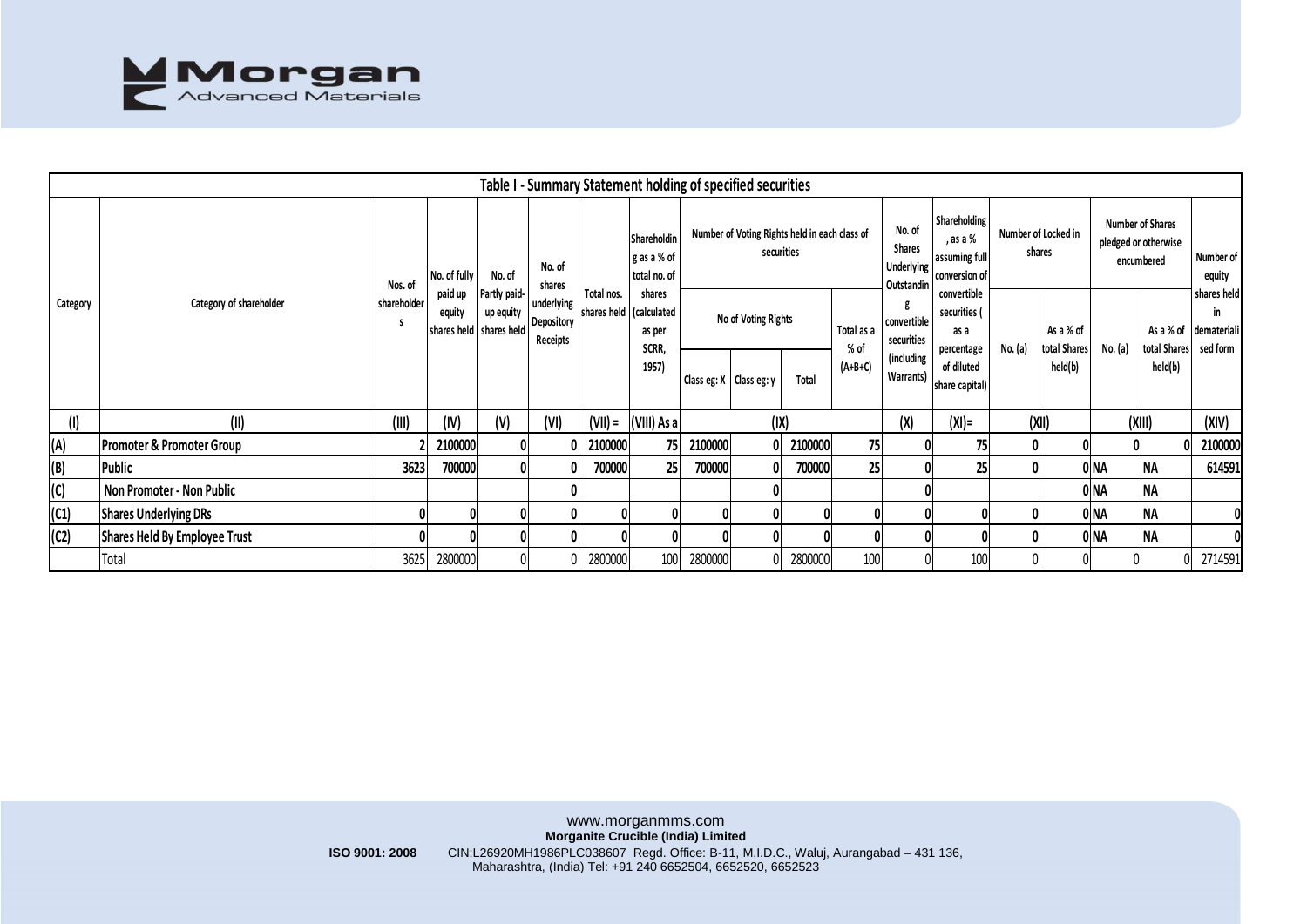

|                                     |                                                   |                |                             |                         |                          | <b>Morganite Crucible (India) Limited</b>                                                                                                                                                                      |                           |                                                                                            |                                                             |                                                  |          |                                 |                                                            |                                                                               |                               |                                      |                                                               |                                     |                                    |
|-------------------------------------|---------------------------------------------------|----------------|-----------------------------|-------------------------|--------------------------|----------------------------------------------------------------------------------------------------------------------------------------------------------------------------------------------------------------|---------------------------|--------------------------------------------------------------------------------------------|-------------------------------------------------------------|--------------------------------------------------|----------|---------------------------------|------------------------------------------------------------|-------------------------------------------------------------------------------|-------------------------------|--------------------------------------|---------------------------------------------------------------|-------------------------------------|------------------------------------|
|                                     |                                                   |                |                             |                         |                          | Table II - Statement showing shareholding pattern of the Promoter and Promoter Group                                                                                                                           |                           |                                                                                            |                                                             |                                                  |          |                                 |                                                            |                                                                               |                               |                                      |                                                               |                                     |                                    |
|                                     | Category & Name of the shareholders               | PAN            | Nos. of                     | No. of fully<br>paid up | Partly paid-             | No. of shares<br>underlying                                                                                                                                                                                    | Total nos.<br>shares held | Shareholdin<br>g %<br>calculated<br>as per<br><b>SCRR, 1957</b><br>As a % of<br>$(A+B+C2)$ | Number of Voting Rights held in each class of<br>securities |                                                  |          |                                 | No. of<br><b>Shares</b><br><b>Underlying</b><br>Outstandin | Shareholding<br>as a %<br>assuming full<br>conversion of                      | Number of Locked in<br>shares |                                      | <b>Number of Shares</b><br>pledged or otherwise<br>encumbered |                                     | Number of<br>equity<br>shares held |
| Sr No                               |                                                   |                | shareholder<br>$\mathsf{s}$ | equity<br>shares held   | up equity<br>shares held | Depository<br>Receipts                                                                                                                                                                                         |                           |                                                                                            |                                                             | No of Voting Rights<br>Class eg: X   Class eg: y | Total    | Total as a<br>% of<br>$(A+B+C)$ | g<br>convertible<br>securities<br>(including<br>Warrants)  | convertible<br>securities (as<br>a percentage<br>of diluted<br>share capital) | No. (a)                       | As a % of<br>total Shares<br>held(b) | No. (a)                                                       | As a % of<br>otal Shares<br>held(b) | in<br>demateriali<br>sed form      |
|                                     | (1)                                               | (II)           | (III)                       | (IV)                    | (V)                      | (VI)                                                                                                                                                                                                           |                           | $(VII) =  (VIII) As a$                                                                     |                                                             | (IX)                                             |          |                                 | (X)                                                        | $(XI) =$                                                                      |                               | (XII)                                |                                                               | (XIII)                              | (XIV)                              |
| 1                                   | Indian                                            |                |                             |                         |                          |                                                                                                                                                                                                                |                           |                                                                                            |                                                             |                                                  |          |                                 |                                                            |                                                                               |                               |                                      |                                                               |                                     |                                    |
|                                     | Individuals / Hindu Undivided Family              |                | $\mathbf{0}$                | $\Omega$                | $\mathbf 0$              | $\mathbf{r}$                                                                                                                                                                                                   | $\Omega$                  | O                                                                                          | $\mathbf 0$                                                 | $\mathbf{0}$                                     | O        | n                               | 0                                                          | $\Omega$                                                                      | O                             | $\mathbf 0$                          | $\mathbf 0$                                                   | $\Omega$                            | $\Omega$                           |
| $\frac{(\mathsf{a})}{(\mathsf{b})}$ | Central Government / State Government(s)          |                | $\Omega$                    |                         | $\Omega$                 |                                                                                                                                                                                                                |                           |                                                                                            | $\Omega$                                                    | $\Omega$                                         | ŋ        |                                 | $\Omega$                                                   |                                                                               |                               | $\Omega$                             | $\Omega$                                                      | $\Omega$                            | ol                                 |
|                                     | <b>Financial Institutions / Banks</b>             |                | $\Omega$                    |                         | $\mathbf{0}$             |                                                                                                                                                                                                                | $\Omega$                  | O                                                                                          | $\mathbf 0$                                                 | $\mathbf 0$                                      | O        |                                 | 0                                                          |                                                                               | 0                             | $\Omega$                             | $\mathbf{0}$                                                  | O                                   | 0                                  |
| $\frac{\text{(c)}}{\text{(d)}}$     | Any Other (Specify)                               |                | $\mathbf{0}$                | n                       | o                        | $\Omega$                                                                                                                                                                                                       | $\Omega$                  | 0                                                                                          | 0                                                           | $\mathbf 0$                                      | $\Omega$ | O                               | $\mathbf{0}$                                               | $\Omega$                                                                      | 0                             | $\mathbf{0}$                         | 0                                                             | $\mathbf{0}$                        | o                                  |
|                                     | Sub Total (A)(1)                                  |                |                             |                         | $\Omega$                 |                                                                                                                                                                                                                |                           |                                                                                            | $\Omega$                                                    | $\Omega$                                         | n        |                                 | $\Omega$                                                   |                                                                               |                               | $\mathbf{a}$                         | $\Omega$                                                      | n                                   | O                                  |
| $\overline{2}$                      | Foreign                                           |                |                             |                         |                          |                                                                                                                                                                                                                |                           |                                                                                            |                                                             |                                                  |          |                                 |                                                            |                                                                               |                               |                                      |                                                               |                                     |                                    |
|                                     | Individuals (Non-Resident Individuals / Foreign   |                |                             |                         |                          |                                                                                                                                                                                                                |                           |                                                                                            |                                                             |                                                  |          |                                 |                                                            |                                                                               |                               |                                      |                                                               |                                     |                                    |
|                                     | Individuals)                                      |                | 0                           |                         | $\mathbf{0}$             |                                                                                                                                                                                                                |                           |                                                                                            | $\mathbf 0$                                                 | 0                                                |          |                                 | 0                                                          |                                                                               | C                             | $\mathbf{0}$                         | 0                                                             | O                                   | 0                                  |
| (a)<br>(b)<br>(c)                   | Government                                        |                | $\Omega$                    |                         | $\mathbf{0}$             |                                                                                                                                                                                                                | $\Omega$                  | O                                                                                          | o                                                           | $\mathbf 0$                                      | $\Omega$ |                                 | 0                                                          |                                                                               | O                             | $\mathbf{0}$                         | $\mathbf{0}$                                                  | $\mathbf{0}$                        | 0                                  |
|                                     | Institutions                                      |                | $\Omega$                    |                         | $\mathbf{0}$             | $\Omega$                                                                                                                                                                                                       | $\Omega$                  | O                                                                                          | $\Omega$                                                    | $\mathbf 0$                                      | $\Omega$ |                                 | $\mathbf{0}$                                               |                                                                               |                               | $\mathbf{0}$                         | $\mathbf{0}$                                                  | $\mathbf{0}$                        | $\Omega$                           |
| (d)                                 | <b>Foreign Portfolio Investor</b>                 |                |                             |                         | $\mathbf{0}$             |                                                                                                                                                                                                                |                           |                                                                                            | n                                                           | $\Omega$                                         |          |                                 | $\Omega$                                                   |                                                                               |                               | $\Omega$                             | $\mathbf 0$                                                   | n                                   |                                    |
| (e)                                 | Any Other (Specify)                               |                |                             | 2100000                 | $\mathbf{0}$             |                                                                                                                                                                                                                | 2100000                   | 75                                                                                         | 2100000                                                     | $\Omega$                                         | 2100000  | 75                              | $\mathbf{0}$                                               | 75                                                                            |                               | $\Omega$                             | $\mathbf{0}$                                                  |                                     | 2100000                            |
|                                     | <b>Bodies Corporate</b>                           |                |                             | 2100000                 | o                        |                                                                                                                                                                                                                | 2100000                   | 75                                                                                         | 2100000                                                     | 0                                                | 2100000  | 75                              | 0                                                          | 75                                                                            | 0                             | $\mathbf 0$                          | $\mathbf{0}$                                                  |                                     | 2100000                            |
|                                     | Morganite Crucible Limited                        | AAFCM2592M     |                             | 1078000                 | $\Omega$                 |                                                                                                                                                                                                                | 1078000                   | 38.5                                                                                       | 1078000                                                     |                                                  | 1078000  | 38.5                            | $\Omega$                                                   | 38.5                                                                          |                               | $\Omega$                             | $\Omega$                                                      |                                     | 107800                             |
|                                     | Morgan Terrassen B V                              | AAJCM1980D     |                             | 1022000                 | $\Omega$                 |                                                                                                                                                                                                                | 1022000                   | 36.5                                                                                       | 1022000                                                     |                                                  | 1022000  | 36.5                            | $\Omega$                                                   | 36.5                                                                          |                               | $\Omega$                             | $\Omega$                                                      |                                     | 102200                             |
|                                     | Sub Total (A)(2)                                  |                |                             | 2100000                 | $\Omega$                 |                                                                                                                                                                                                                | 2100000                   | 75                                                                                         | 2100000                                                     |                                                  | 2100000  | 75                              | $\Omega$                                                   | 75                                                                            |                               | $\Omega$                             | $\Omega$                                                      |                                     | 2100000                            |
|                                     | Total Shareholding Of Promoter And Promoter Group |                |                             |                         |                          |                                                                                                                                                                                                                |                           |                                                                                            |                                                             |                                                  |          |                                 |                                                            |                                                                               |                               |                                      |                                                               |                                     |                                    |
|                                     |                                                   |                |                             |                         |                          |                                                                                                                                                                                                                |                           |                                                                                            |                                                             |                                                  |          |                                 | 0                                                          |                                                                               | $\mathbf{0}$                  |                                      |                                                               | ΩI                                  | 2100000                            |
|                                     | $(A) = (A)(1)+(A)(2)$                             |                |                             | 2100000                 | 0                        |                                                                                                                                                                                                                | 2100000                   | 75                                                                                         | 2100000                                                     | 0                                                | 2100000  | 75                              |                                                            | 75                                                                            |                               | $\mathbf 0$                          | $\Omega$                                                      |                                     |                                    |
|                                     |                                                   | ISO 9001: 2008 |                             |                         |                          | www.morganmms.com<br>Morganite Crucible (India) Limited<br>CIN:L26920MH1986PLC038607 Regd. Office: B-11, M.I.D.C., Waluj, Aurangabad - 431 136,<br>Maharashtra, (India) Tel: +91 240 6652504, 6652520, 6652523 |                           |                                                                                            |                                                             |                                                  |          |                                 |                                                            |                                                                               |                               |                                      |                                                               |                                     |                                    |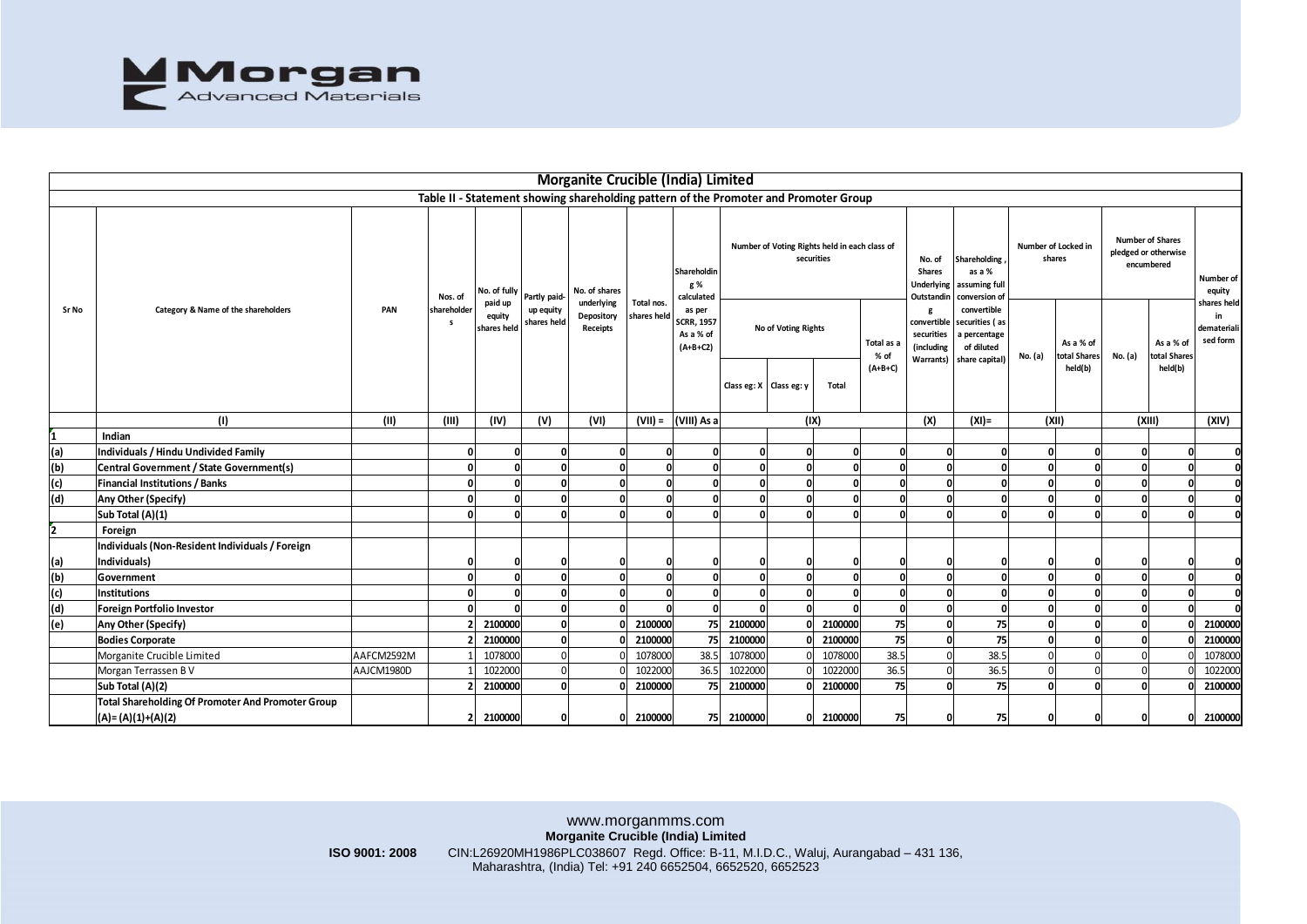

|                                                                                          |                                                                                        |      |                             |                                                  |                                          |                                                          | <b>Morganite Crucible (India) Limited</b> |                                                                                            |             |                                                                                                          |               |                                 |                                                                                                                          |                                                                                                                                                         |                                                                                        |       |                         |                                                                                                       |                                                                    |
|------------------------------------------------------------------------------------------|----------------------------------------------------------------------------------------|------|-----------------------------|--------------------------------------------------|------------------------------------------|----------------------------------------------------------|-------------------------------------------|--------------------------------------------------------------------------------------------|-------------|----------------------------------------------------------------------------------------------------------|---------------|---------------------------------|--------------------------------------------------------------------------------------------------------------------------|---------------------------------------------------------------------------------------------------------------------------------------------------------|----------------------------------------------------------------------------------------|-------|-------------------------|-------------------------------------------------------------------------------------------------------|--------------------------------------------------------------------|
|                                                                                          |                                                                                        |      |                             |                                                  |                                          |                                                          |                                           |                                                                                            |             | Table III - Statement showing shareholding pattern of the Public shareholder                             |               |                                 |                                                                                                                          |                                                                                                                                                         |                                                                                        |       |                         |                                                                                                       |                                                                    |
| Sr No                                                                                    | Category & Name of the shareholders                                                    | PAN  | Nos. of<br>shareholder<br>s | No. of fully<br>paid up<br>equity<br>shares held | Partly paid-<br>up equity<br>shares held | No. of<br>shares<br>underlying<br>Depository<br>Receipts | Total nos.<br>shares helc                 | Shareholdin<br>g %<br>calculated<br>as per<br><b>SCRR, 1957</b><br>As a % of<br>$(A+B+C2)$ | Class eg: X | Number of Voting Rights held in each class of<br>securities<br><b>No of Voting Rights</b><br>Class eg: y | Total         | Total as a<br>% of<br>$(A+B+C)$ | No. of<br><b>Shares</b><br>Underlying<br>Outstandin<br>g<br>convertible<br>securities<br>(including<br><b>Warrants</b> ) | Shareholdir<br>g, as a %<br>assuming<br>full<br>conversion<br>of<br>convertible<br>securities (<br>as a<br>ercentage<br>of diluted<br>share<br>capital) | Number of Locked in<br>shares<br>As a % of<br>otal Shares<br><b>No.</b> (a)<br>held(b) |       | No. (a)                 | <b>Number of Shares</b><br>pledged or otherwise<br>encumbered<br>As a % of<br>total Shares<br>held(b) | Number of<br>equity<br>hares held<br>in<br>demateriali<br>sed form |
|                                                                                          | (1)                                                                                    | (11) | (III)                       | (IV)                                             | (v)                                      | (VI)                                                     | $(VII) =$                                 | (VIII) As a                                                                                |             | (IX)                                                                                                     |               |                                 | (X)                                                                                                                      | $(XI) =$                                                                                                                                                |                                                                                        | (XII) |                         | (XIII)                                                                                                | (XIV)                                                              |
|                                                                                          | <b>Institutions</b>                                                                    |      |                             |                                                  |                                          |                                                          |                                           |                                                                                            |             |                                                                                                          |               |                                 |                                                                                                                          |                                                                                                                                                         |                                                                                        |       |                         |                                                                                                       |                                                                    |
|                                                                                          | Mutual Fund                                                                            |      | $\mathbf{o}$                | <b>r</b>                                         |                                          |                                                          |                                           | o                                                                                          | $\Omega$    | O                                                                                                        | $\Omega$      | $\mathbf{o}$                    | <b>r</b>                                                                                                                 |                                                                                                                                                         | O                                                                                      |       | 0 NA                    | <b>NA</b>                                                                                             | $\Omega$                                                           |
|                                                                                          | <b>Venture Capital Funds</b>                                                           |      | $\mathbf{o}$                |                                                  |                                          |                                                          |                                           | $\Omega$                                                                                   |             | O                                                                                                        | $\Omega$      | $\mathbf{o}$                    |                                                                                                                          |                                                                                                                                                         | o                                                                                      |       | 0 <sub>NA</sub>         | <b>NA</b>                                                                                             |                                                                    |
| $\begin{array}{c} 1 \\ \hline \text{(a)} \\ \text{(b)} \\ \hline \text{(c)} \end{array}$ | <b>Alternate Investment Funds</b>                                                      |      | $\Omega$                    |                                                  |                                          |                                                          |                                           | $\Omega$                                                                                   |             | O                                                                                                        | $\Omega$      | $\Omega$                        |                                                                                                                          |                                                                                                                                                         | O                                                                                      |       | 0 <sub>NA</sub>         | <b>NA</b>                                                                                             |                                                                    |
|                                                                                          | Foreign Venture Capital Investors                                                      |      | $\mathbf{o}$                |                                                  |                                          |                                                          |                                           |                                                                                            |             | $\Omega$                                                                                                 | $\Omega$      | $\Omega$                        |                                                                                                                          |                                                                                                                                                         | O                                                                                      |       | 0 <sub>NA</sub>         | <b>NA</b>                                                                                             |                                                                    |
| <u>(၁၂၀၂၀)</u>                                                                           | Foreign Portfolio Investor                                                             |      | $\overline{2}$              | 34088                                            |                                          |                                                          | 34088                                     | 1.2174                                                                                     | 34088       | $\Omega$                                                                                                 | 34088         | 1.2174                          | <b>C</b>                                                                                                                 | 1.2174                                                                                                                                                  | O                                                                                      |       | 0 <sub>NA</sub>         | <b>NA</b>                                                                                             | 34088                                                              |
|                                                                                          | <b>Financial Institutions / Banks</b>                                                  |      | $\overline{\phantom{a}}$    | 600                                              |                                          |                                                          | 600                                       | 0.0214                                                                                     | 600         | O                                                                                                        | 600           | 0.0214                          | - 6                                                                                                                      | 0.0214                                                                                                                                                  | <sup>n</sup>                                                                           |       | 0 NA                    | <b>NA</b>                                                                                             | 100                                                                |
|                                                                                          | <b>Insurance Companies</b>                                                             |      | $\mathbf{o}$                | <b>r</b>                                         | $\Omega$                                 | C                                                        |                                           | $\Omega$                                                                                   | $\Omega$    | $\Omega$                                                                                                 | $\Omega$      | $\mathbf{o}$                    | <b>r</b>                                                                                                                 |                                                                                                                                                         | C                                                                                      |       | 0 NA                    | <b>NA</b>                                                                                             | O                                                                  |
|                                                                                          | Provident Funds/ Pension Funds                                                         |      | $\Omega$                    |                                                  | $\Omega$                                 |                                                          |                                           | $\Omega$                                                                                   | $\Omega$    | $\Omega$                                                                                                 | $\Omega$      | $\Omega$                        | <b>C</b>                                                                                                                 |                                                                                                                                                         |                                                                                        |       | 0 <sub>NA</sub>         | <b>NA</b>                                                                                             | ol                                                                 |
| (h)<br>(i)                                                                               | Any Other (Specify)                                                                    |      | $\Omega$                    |                                                  | $\Omega$                                 |                                                          |                                           | $\Omega$                                                                                   |             | $\Omega$                                                                                                 | $\Omega$      | $\Omega$                        | - 6                                                                                                                      |                                                                                                                                                         | C                                                                                      |       | 0 NA                    | <b>NA</b>                                                                                             |                                                                    |
|                                                                                          | Sub Total (B)(1)                                                                       |      |                             | 34688                                            |                                          |                                                          | 34688                                     | 1.2389                                                                                     | 34688       | O                                                                                                        | 34688         | 1.2389                          |                                                                                                                          | 1.2389                                                                                                                                                  | O                                                                                      |       | 0 <sub>NA</sub>         | <b>NA</b>                                                                                             | 34188                                                              |
|                                                                                          | <b>Central Government/ State</b><br>Government(s)/ President of India                  |      |                             |                                                  |                                          |                                                          |                                           |                                                                                            |             |                                                                                                          |               |                                 |                                                                                                                          |                                                                                                                                                         |                                                                                        |       |                         |                                                                                                       |                                                                    |
| $\overline{\mathbf{z}}$                                                                  | Sub Total (B)(2)                                                                       |      | $\Omega$                    | $\mathbf{r}$                                     | $\Omega$                                 | O                                                        | $\Omega$                                  | $\Omega$                                                                                   | $\Omega$    | O                                                                                                        | $\Omega$      | $\Omega$                        | $\mathbf{r}$                                                                                                             | $\Omega$                                                                                                                                                | O                                                                                      |       | <b>ONA</b>              | <b>NA</b>                                                                                             |                                                                    |
| 3                                                                                        | <b>Non-Institutions</b>                                                                |      |                             |                                                  |                                          |                                                          |                                           |                                                                                            |             |                                                                                                          |               |                                 |                                                                                                                          |                                                                                                                                                         |                                                                                        |       |                         |                                                                                                       |                                                                    |
| $\frac{1}{2}$                                                                            | Individuals                                                                            |      |                             |                                                  | $\Omega$                                 |                                                          |                                           |                                                                                            |             |                                                                                                          |               |                                 |                                                                                                                          |                                                                                                                                                         |                                                                                        |       | NΑ                      | <b>NA</b>                                                                                             |                                                                    |
|                                                                                          | . Individual shareholders holding nominal                                              |      |                             |                                                  |                                          |                                                          |                                           |                                                                                            |             |                                                                                                          |               |                                 |                                                                                                                          |                                                                                                                                                         |                                                                                        |       |                         |                                                                                                       |                                                                    |
|                                                                                          | share capital up to Rs. 2 lakhs.                                                       |      | 3292                        | 597359                                           | $\Omega$                                 |                                                          | 597359                                    | 21.3343                                                                                    | 597359      |                                                                                                          | 597359        | 21.3343                         | r                                                                                                                        | 21.3343                                                                                                                                                 |                                                                                        |       | 0 NA                    | <b>NA</b>                                                                                             | 512650                                                             |
|                                                                                          | ii. Individual shareholders holding nominal<br>share capital in excess of Rs. 2 lakhs. |      | $\Omega$                    |                                                  |                                          |                                                          |                                           |                                                                                            |             |                                                                                                          |               |                                 |                                                                                                                          |                                                                                                                                                         |                                                                                        |       | 0 NA                    | <b>NA</b>                                                                                             |                                                                    |
|                                                                                          | <b>NBFCs registered with RBI</b>                                                       |      | $\mathbf{1}$                | 50                                               | $\Omega$                                 | $\Omega$                                                 | 50                                        | 0.0018                                                                                     | 50          | ΩI                                                                                                       | <b>50</b>     | 0.0018                          | <b>C</b>                                                                                                                 | 0.0018                                                                                                                                                  | $\Omega$                                                                               |       | 0 NA                    | <b>NA</b>                                                                                             | 50                                                                 |
| (b)<br>(c)                                                                               | <b>Employee Trusts</b>                                                                 |      | $\Omega$                    | - 0                                              | $\Omega$                                 | O                                                        | $\Omega$                                  | $\Omega$                                                                                   | $\Omega$    | ΩI                                                                                                       | $\Omega$      | $\Omega$                        | $\Omega$                                                                                                                 | $\Omega$                                                                                                                                                | οl                                                                                     |       | 0 <sub>NA</sub>         | <b>NA</b>                                                                                             | $\Omega$                                                           |
|                                                                                          | <b>Overseas Depositories (holding DRs)</b>                                             |      |                             |                                                  |                                          |                                                          |                                           |                                                                                            |             |                                                                                                          |               |                                 |                                                                                                                          |                                                                                                                                                         |                                                                                        |       |                         |                                                                                                       |                                                                    |
| (d)                                                                                      | (balancing figure)                                                                     |      | $\Omega$                    |                                                  |                                          |                                                          |                                           |                                                                                            |             | $\Omega$                                                                                                 |               | 2.4251                          |                                                                                                                          |                                                                                                                                                         |                                                                                        |       | 0 NA<br>0 <sub>NA</sub> | <b>NA</b>                                                                                             |                                                                    |
| (e)                                                                                      | Any Other (Specify)                                                                    |      | 326                         | 67903                                            | $\Omega$                                 |                                                          | 67903                                     | 2.4251                                                                                     | 67903       |                                                                                                          | 67903         |                                 |                                                                                                                          | 2.4251                                                                                                                                                  |                                                                                        |       |                         | <b>NA</b>                                                                                             | 67703                                                              |
|                                                                                          | Hindu Undivided Family                                                                 |      | 133                         | 31410                                            |                                          |                                                          | 31410                                     | 1.1218                                                                                     | 31410       |                                                                                                          | 31410         | 1.1218                          |                                                                                                                          | 1.1218                                                                                                                                                  |                                                                                        |       | 0 NA<br>0 <sub>NA</sub> | <b>NA</b>                                                                                             | 31410                                                              |
|                                                                                          | Non Resident Indians (Non Repat)                                                       |      | 27                          | 4866                                             |                                          |                                                          | 4866                                      | 0.1738                                                                                     | 4866        | O                                                                                                        | 4866          | 0.1738                          |                                                                                                                          | 0.1738                                                                                                                                                  |                                                                                        |       |                         | <b>NA</b>                                                                                             | 4666                                                               |
|                                                                                          | Non Resident Indians (Repat)                                                           |      | 49                          | 6955                                             | $\Omega$<br>$\Omega$                     |                                                          | 6955                                      | 0.2484                                                                                     | 6955        | $\Omega$                                                                                                 | 6955          | 0.2484                          |                                                                                                                          | 0.2484                                                                                                                                                  | O<br>O                                                                                 |       | 0 NA                    | <b>NA</b>                                                                                             | 6955                                                               |
|                                                                                          | <b>Clearing Member</b>                                                                 |      | 50<br>67                    | 7286<br>17386                                    | $\Omega$                                 |                                                          | 7286                                      | 0.2602                                                                                     | 7286        | O                                                                                                        | 7286<br>17386 | 0.2602                          |                                                                                                                          | 0.2602<br>0.6209                                                                                                                                        | O                                                                                      |       | 0 NA                    | <b>NA</b><br><b>NA</b>                                                                                | 7286                                                               |
|                                                                                          | <b>Bodies Corporate</b>                                                                |      |                             |                                                  | $\Omega$                                 |                                                          | 17386                                     | 0.6209                                                                                     | 17386       |                                                                                                          |               | 0.6209                          | <b>r</b>                                                                                                                 |                                                                                                                                                         | C                                                                                      |       | 0 NA<br>0 NA            |                                                                                                       | 17386                                                              |
|                                                                                          | Sub Total (B)(3)<br>Total Public Shareholding (B)=                                     |      | 3619                        | 665312                                           |                                          |                                                          | 665312                                    | 23.7611                                                                                    | 665312      |                                                                                                          | 665312        | 23.7611                         |                                                                                                                          | 23.7611                                                                                                                                                 |                                                                                        |       |                         | <b>NA</b>                                                                                             | 580403                                                             |
|                                                                                          | (B)(1)+(B)(2)+(B)(3)                                                                   |      | 3623                        | 700000                                           | $\Omega$                                 | ο                                                        | 700000                                    | 25                                                                                         | 700000      | 0                                                                                                        | 700000        | 25                              | C                                                                                                                        | 25                                                                                                                                                      | O                                                                                      |       | 0 <sub>NA</sub>         | <b>NA</b>                                                                                             | 614591                                                             |